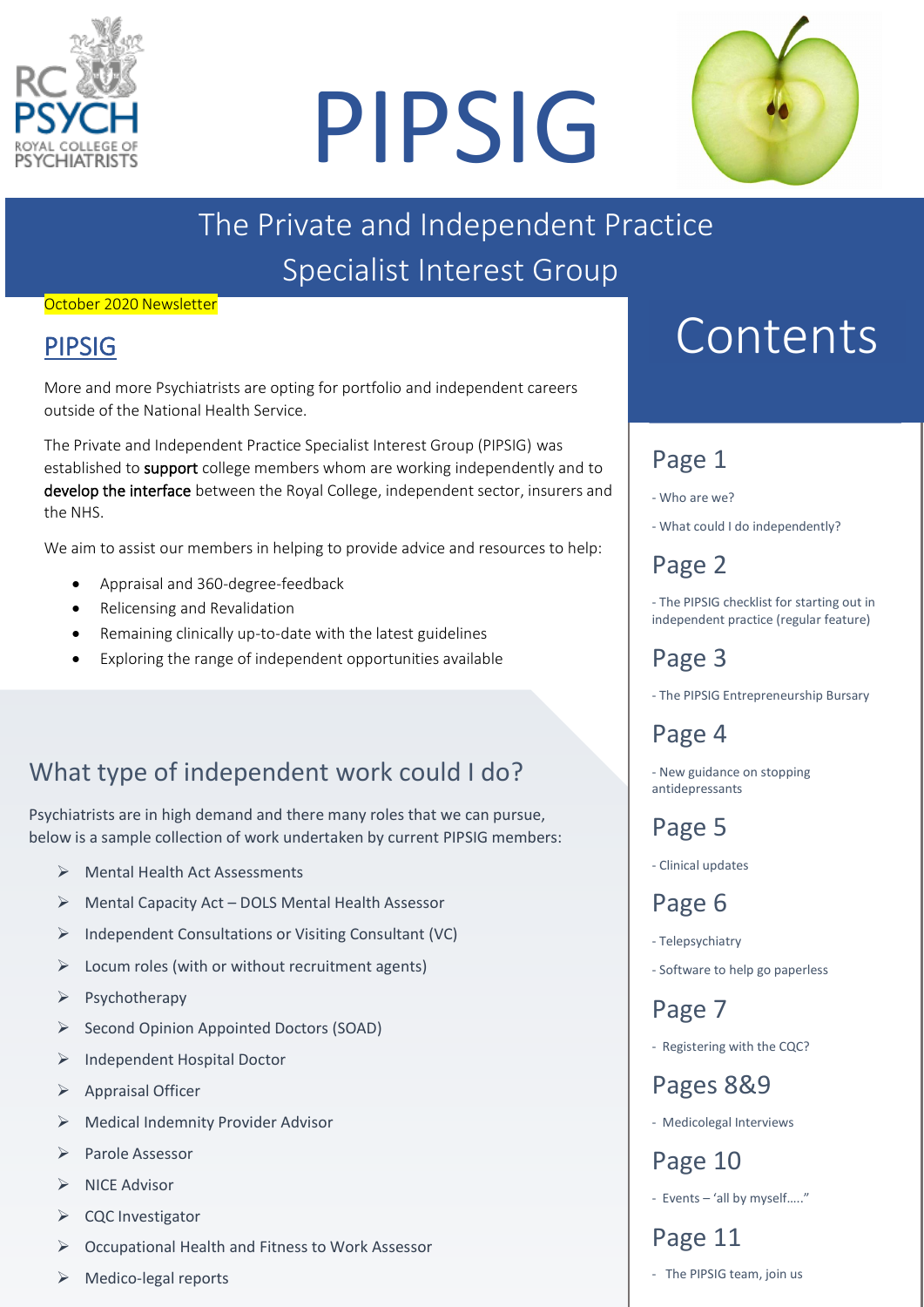

# Going Solo?

# Starting out in Independent Practice

# A PIPSIG Checklist

- $\Box$  Develop a simple business plan of the service you can provide
- $\Box$  Seek specialist tax and accountancy input/advice (see events on page 10) and determine the most efficient manner of practicing for you. Sole trader is often the easiest, but there are many considerations and there is no substitute for seeking professional financial advice.
- $\Box$  Check your current pension position and entitlement with **NHSBSA**
- $\Box$  Register for National Insurance and self-assessment
- $\Box$  Register with Disclosure and Barring Services (DBS) and the update service.
- $\Box$  Make a note and stay on top of your Section 12/Approved Clinician expiry dates. Refresher courses often need to be booked far in advance.
- $\Box$  Consider your revalidation and if you will retain a prescribed connection with a designated body, will be working for an organisation with a 'suitable person' or will be submitting annual returns directly to the GMC as an 'orphan doctor'?
- $\Box$  Become a member of a CPD peer group for revalidation purposes (PIPSIG can help with this!)
- $\square$  Consider your method for collecting feedback from patients and colleagues (for revalidation), PIPSIG has an array of free-to-access feedback forms on their section of the Royal College website.
- $\Box$  Register for an RCPsych Athens account [\(Infoservices@RCPSYCH.ac.uk\)](mailto:Infoservices@RCPSYCH.ac.uk) to maintain access to the latest advancements and evidence-based treatments.
- $\Box$  Consider avenues for quality improvement activities as part of your appraisal requirements
- $\square$  Develop an individual complaints policy
- $\Box$  Register with the CQC if applicable (see page 7)
- $\square$  Decide if you wish to register with private medical insurance companies (e.g. AXA or BUPA) to accept limited fees for the potential or more clients.
- $\Box$  Develop a process for the timely collection of fees immediately after the service has been provided.
- $\Box$  Register with the ICO (Information Commissioner's Office)
- $\Box$  Register with a secure independent email service
- $\Box$  Insure your car for business use

Starting out alone can be an intimidating prospect

To help; PIPSIG have developed a comprehensive to-do checklist for all Psychiatrists considering starting a portfolio career.

- $\square$  Design a personalised private prescription template to include your name, contact address and details and GMC number for traceability and accountability
- $\square$  Consider if you wish to apply to PCSE for a controlled drug prescription pad.
- $\Box$  Negotiate any proposed changes to any existing (NHS or otherwise) contract and job plan before making changes in reality.
- $\Box$  Open separate bank accounts with cards specifically for business use
- $\Box$  Develop a personal website (or more likely, pay a professional to do this)
- $\Box$  Consider your referral stream (independent doctor groups, legal directories and insurance or agency registration)
- $\square$  Familiarise yourself with the principles of GDPR (see page 10) and the requirements for safe storage of documents or prescription pads.
- $\Box$  Personalise your own engagement letter conditions
- $\square$  Consider your stance on sharing information from private assessments with the client's NHS General Practitioners.
- $\Box$  Consider the pathway for managing high-risk patients to include an understanding of local NHS services and the potential for private admission (admission rights will often require prior approval).
- $\Box$  Consider the route and companies you may use for arranging monitoring investigations such as blood tests or imaging. This may involve an association with a private hospital or private laboratories such as 'The Doctor's Laboratory'.
- $\Box$  Find appropriate medical indemnity cover (see page 10). Be aware of the limits of 'discretionary' cover from the big three (MPS, MDU, MDDUS).
- $\Box$  Obtain premises and personal liability insurance
- $\Box$  Apply for D1 planning permission from the local authority for any premises that will be used for clinical work.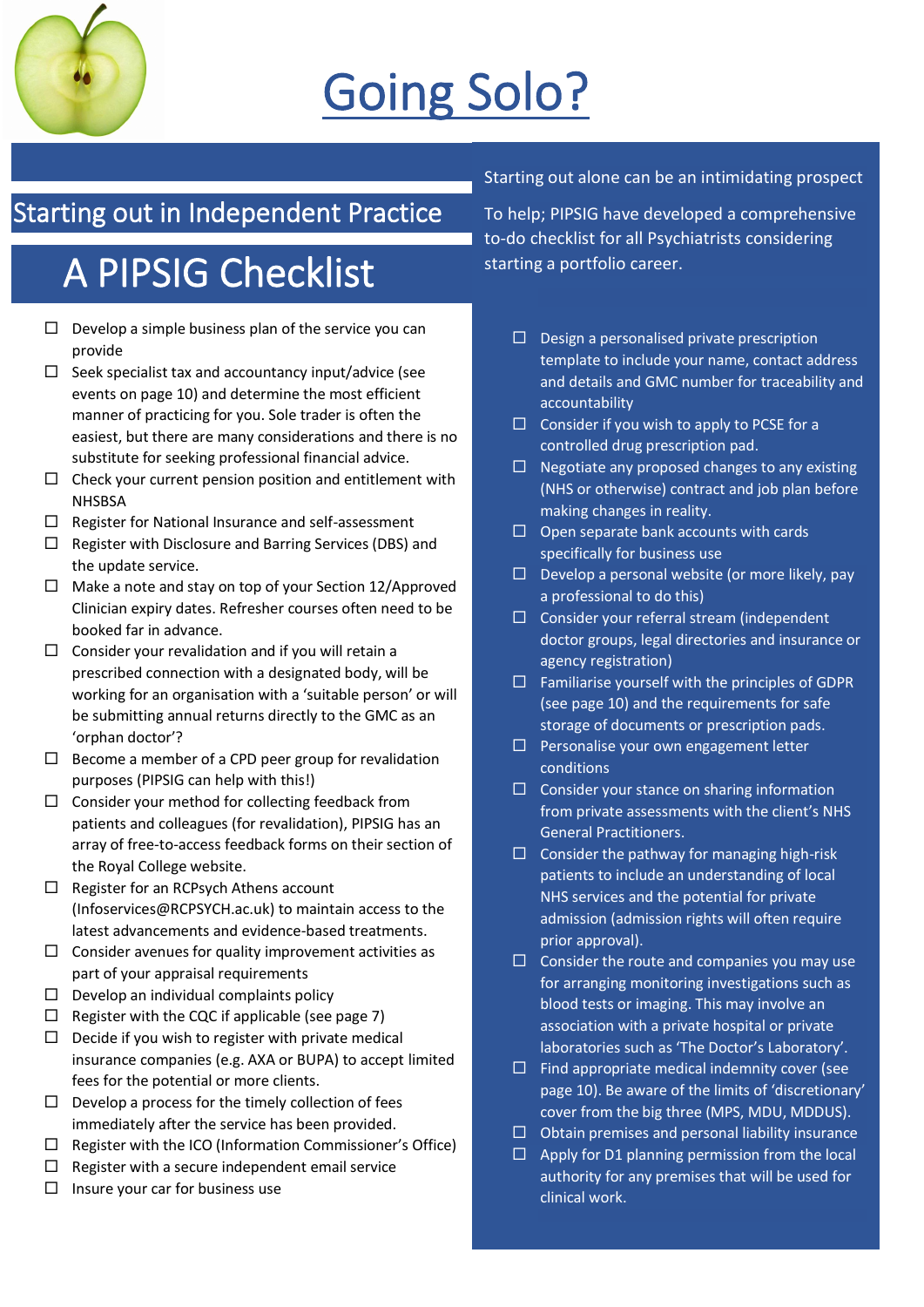#### The PIPSIG Bursary

The PIPSIG executive committee has decided to set up an annual bursary for interested early stage Psychiatrists to help develop their entrepreneurial passions and activities and we are inviting applications for the second award.

This bursary is worth £1000 and is open to all members of the College.

PIPSIG are aware that there have been several successful apps and other digital developments that PIPSIG are aware that there have been several successful apps and other digital developments that have proved beneficial to people with mental health problems. These include online courses to deal with depression, anxiety and eating disorders; anonymous social networks; adventure games tackling psychotic phenomena; various biofeedback devices; and much more besides.

PIPSIG have observed that many psychiatrists and trainees have good ideas in this respect but may well lack the know-how to develop these ideas, which requires multi-disciplinary skills including research and development, software design and development, user and market testing and knowledge of intellectual property.

Applications We are looking now for applications for the second £1000 bursary. If you have a great idea and would like help in bringing it to fruition, please contact Dr Danny Allen (PIPSIG secretary) at [danny@dsallen.org.uk](mailto:danny@dsallen.org.uk) for an application form.

All entries for this year must be submitted by 31<sup>st</sup> December 2020.



# previous bursary award-winner

 The first PIPSIG bursary award was to Dr Kirsty suffering from perinatal depression. Alderton to help develop an app to support mothers

A mend recommended that reale a look at the r in SR psychiatrists who had a passion for doing things entrepreneurial spirit and had a desire to create<br>something of my own. When I saw the advert for the make contacts within the specialist group and give me A friend recommended that I take a look at the PIPSIG about my ideas. I was looking for likeminded outside of the usual system. I've always had an entrepreneurial spirit and had a desire to create bursary I thought this would be a great opportunity to the encouragement I needed to get my ideas onto paper.

I submitted my ideas for the project and waited to hea<br>back. I was extremely pleased to hear that I had been granted the money and miew that it was the start of are not able to access support due to overstretched, creating an online resource that can reach many mums<br>and make a great impact. I submitted my ideas for the project and waited to hear granted the money and knew that it was the start of services and experienced first-hand how many women underfunded services. I am super passionate a about and make a great impact.

 I was fortunate enough to travel down to London just Allen (consultant psychiatrist) and his wife<br>Maurean who gave me some amazing advi and insignts around working in the private sector.<br>offered great support around the technical side of incredible knowledge to share projects and gave me the week before lockdown happened, to visit Dr Danny Maureen who gave me some amazing advice and insights around working in the private sector. They creating an online course. Maureen had some some top tips on how to get started.

 Unfortunately, due to lockdown there have been super excited about collecting all the data and delays in getting the project getting started but I am rekindling this exciting project.

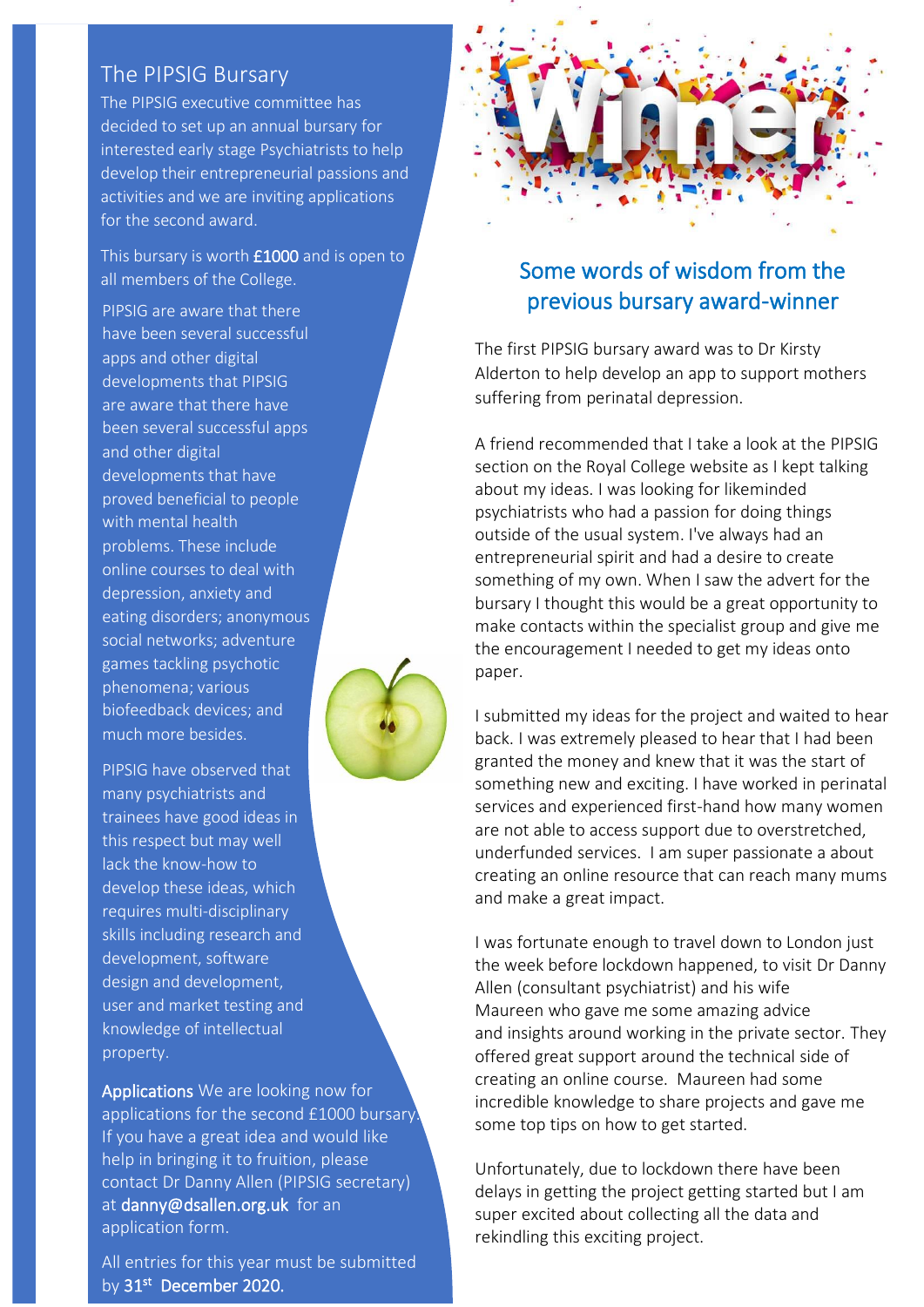# A big change to stopping antidepressants

The Royal College of Psychiatrists has issued updated guidance on the practicalities of stopping antidepressant medication to avoid discontinuation symptoms.

#### <https://www.rcpsych.ac.uk/mental-health/treatments-and-wellbeing/stopping-antidepressants>

Detailed guidance can be found on the above link; but in summary:

Over time, the brain up-regulates and adjusts to increased levels of serotonin and noradrenaline; if an antidepressant is stopped quickly, the brain will need time to adjust back again and may cause a range of symptoms. withdrawal symptoms can be mild and go away relatively quickly but others can have more severe symptoms which last much longer and can be very debilitating.

Those that have been taking an antidepressant for only a few week may be able to reduce, and stop, over a month or so. Those on long-term antidepressant therapy for months or years may start with larger reductions but towards the tail-end will often require more gradual reductions of a twentieth (5%) or a tenth (10%) of the original dose (using liquid formulation if necessary).

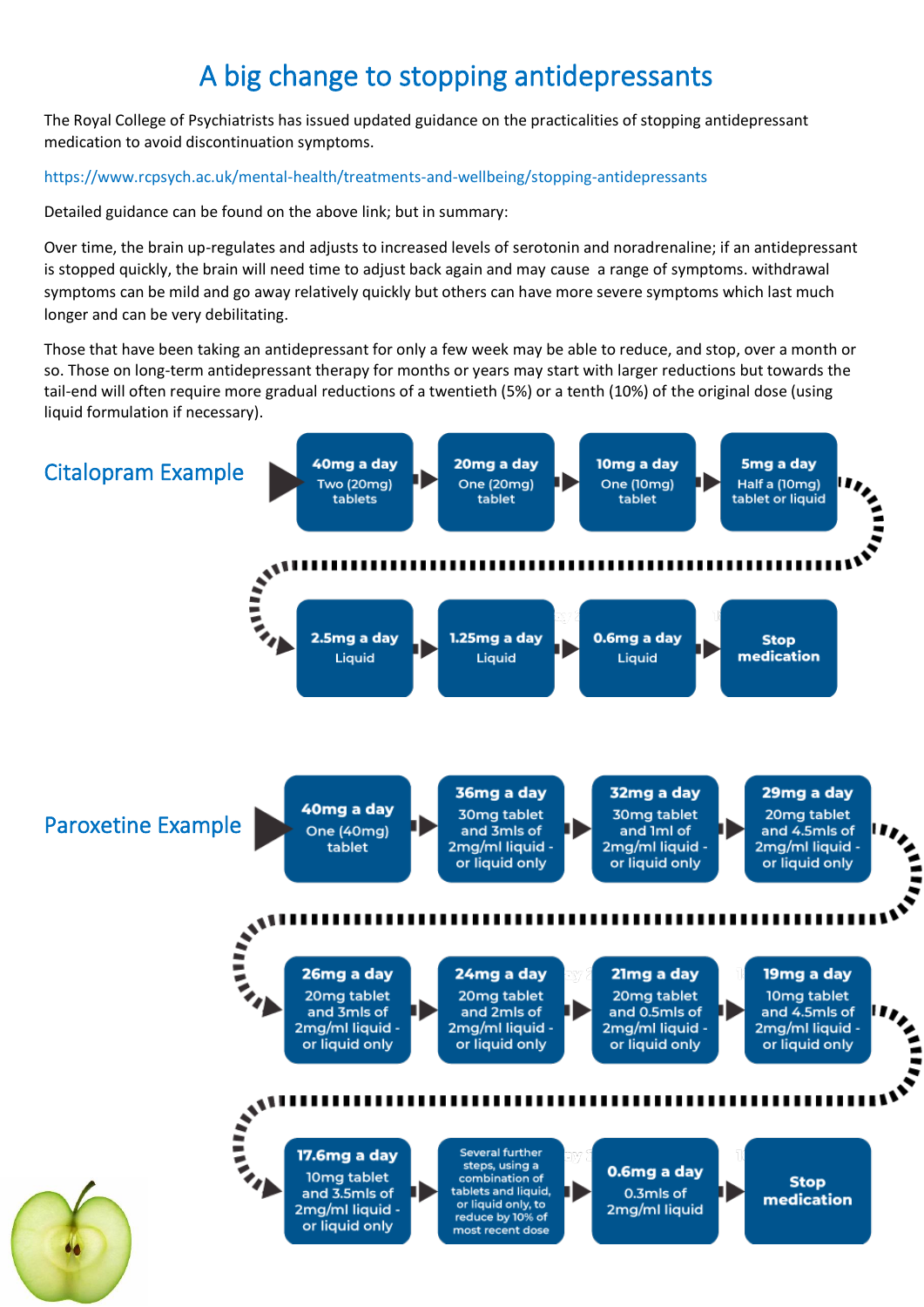

# Stay ahead of the curve

#### clinical updates from around the world

#### **Esketamine is formally approved for suicidal ideation in the USA**

The US Food and Drug Administration recently approved [esketamine,](https://www.uptodate.com/contents/esketamine-intranasal-drug-information?topicRef=83935&source=see_link) in conjunction with an oral antidepressant, for treatment of acute suicidal ideation or behaviour in adults with unipolar major depression. **US Food and Drug Administration label for esketamine nasal spray. https://www.accessdata.fda.gov/drugsatfda\_docs/ label/2020/211243s004lbl.pdf (Accessed on August 10, 2020).**

#### **Monitoring the psychiatric sequalae of Covid 19.**

Few data are available regarding the occurrence of psychiatric illness in COVID-19 patients, but studies of other coronavirus epidemics suggest many hospitalized patients will have persistent psychiatric disorders. In a meta-analysis of patients who were hospitalized for severe acute respiratory syndrome or Middle East respiratory syndrome and assessed 3 to 46 months after recovery, the point prevalence of anxiety disorders, depressive disorders, and posttraumatic stress disorder was 15, 15, and 32 percent, respectively. For patients with COVID-19, unpublished data from one small study showed delirium and agitation in two-thirds of intensive care unit patients, and one-third had a dysexecutive syndrome at discharge. For patients who are discharged from the hospital following recovery from COVID-19, surveillance for psychopathology will likely be important.

**[Rogers JP, Chesney E, Oliver D, et al. Psychiatric and neuropsychiatric presentations associated with severe coronavirus](https://www.uptodate.com/contents/whats-new-in-psychiatry/abstract/4)  [infections: a systematic review and meta-analysis with comparison to the COVID-19 pandemic. Lancet Psychiatry 2020;](https://www.uptodate.com/contents/whats-new-in-psychiatry/abstract/4)  [7:611.](https://www.uptodate.com/contents/whats-new-in-psychiatry/abstract/4)**

#### T**he FDA requires discussion of naloxone on opioid labels – having the antidote on standby**

Co-prescription of [naloxone](https://www.uptodate.com/contents/naloxone-drug-information?topicRef=83935&source=see_link) with opioids has been widely recommended for patients on chronic opioid therapy who have risk factors for overdose. A new labelling requirement from the US Food and Drug Administration (FDA) has expanded that recommendation. Now, labels for all opioids prescribed for acute or chronic pain or for treatment of opioid use disorder must include recommendations that prescribers discuss naloxone availability and consider coprescribing naloxone for patients who take benzodiazepines or other central nervous system depressants, have a history of prior opioid overdose, or have household members at risk for accidental ingestion. We discuss availability of naloxone with all patients and their caregivers when prescribing opioids.

**FDA safety communication on discussing naloxone with all patients prescribed opioid pain relievers available online at https://www.fda.gov/media/140360/download (Accessed on July 30, 2020).**

#### **Pharmacotherapy for cannabis use disorder – psychotherapy is still your best bet**

Increased use of medical and recreational cannabis has led to concerns about addiction and pharmacologic approaches to treatment of cannabis use disorder. Results from two systematic reviews of randomized trials showed that multiple antidepressants, [atomoxetine,](https://www.uptodate.com/contents/atomoxetine-drug-information?topicRef=83935&source=see_link) [buspirone,](https://www.uptodate.com/contents/buspirone-drug-information?topicRef=83935&source=see_link) [dronabinol,](https://www.uptodate.com/contents/dronabinol-drug-information?topicRef=83935&source=see_link) and [nabilone](https://www.uptodate.com/contents/nabilone-drug-information?topicRef=83935&source=see_link) were no more effective than placebo for promoting abstinence or reducing cannabis use. [Gabapentin,](https://www.uptodate.com/contents/gabapentin-drug-information?topicRef=83935&source=see_link) N-acetylcysteine, and [nabiximols](https://www.uptodate.com/contents/nabiximols-united-states-not-available-drug-information?topicRef=83935&source=see_link) had favourable effects, but the evidence was weak and warranted further investigation. First-line treatment of cannabis use disorder should remain structured psychotherapy, such as cognitive-behavioural therapy or motivational enhancement therapy.

#### **[Kondo KK, Morasco BJ, Nugent SM, et al. Pharmacotherapy for the Treatment of Cannabis Use Disorder: A Systematic](https://www.uptodate.com/contents/whats-new-in-psychiatry/abstract/10)  [Review. Ann Intern Med 2020; 172:398.](https://www.uptodate.com/contents/whats-new-in-psychiatry/abstract/10)**

**[Nielsen S, Gowing L, Sabioni P, Le Foll B. Pharmacotherapies for cannabis dependence. Cochrane Database Syst Rev](https://www.uptodate.com/contents/whats-new-in-psychiatry/abstract/11)  [2019; 1:CD008940.](https://www.uptodate.com/contents/whats-new-in-psychiatry/abstract/11)**

#### **Psychiatric symptoms and disorders in health care workers during viral epidemics – look after yourself**

During novel viral outbreaks, health care workers at relatively high risk of exposure to infected patients appear to be at increased risk of developing psychiatric symptoms and disorders. In a meta-analysis of 25 studies comparing health care workers at high versus low exposure to patients mostly affected by acute respiratory syndrome or coronavirus disease 2019, the high exposure group was more likely to experience clinically significant psychological stress and clinically significant acute and/or posttraumatic distress. Psychiatric interventions for health care workers in novel viral outbreaks should address potential sources of anxiety and distress, including access to personal protective equipment, risk of selfexposure and infection, and access to accurate information

**Kisely [S, Warren N, McMahon L, et al. Occurrence, prevention, and management of the psychological effects of](https://www.uptodate.com/contents/whats-new-in-psychiatry/abstract/17)  [emerging virus outbreaks on healthcare workers: rapid review and meta-analysis. BMJ 2020; 369:m1642.](https://www.uptodate.com/contents/whats-new-in-psychiatry/abstract/17)**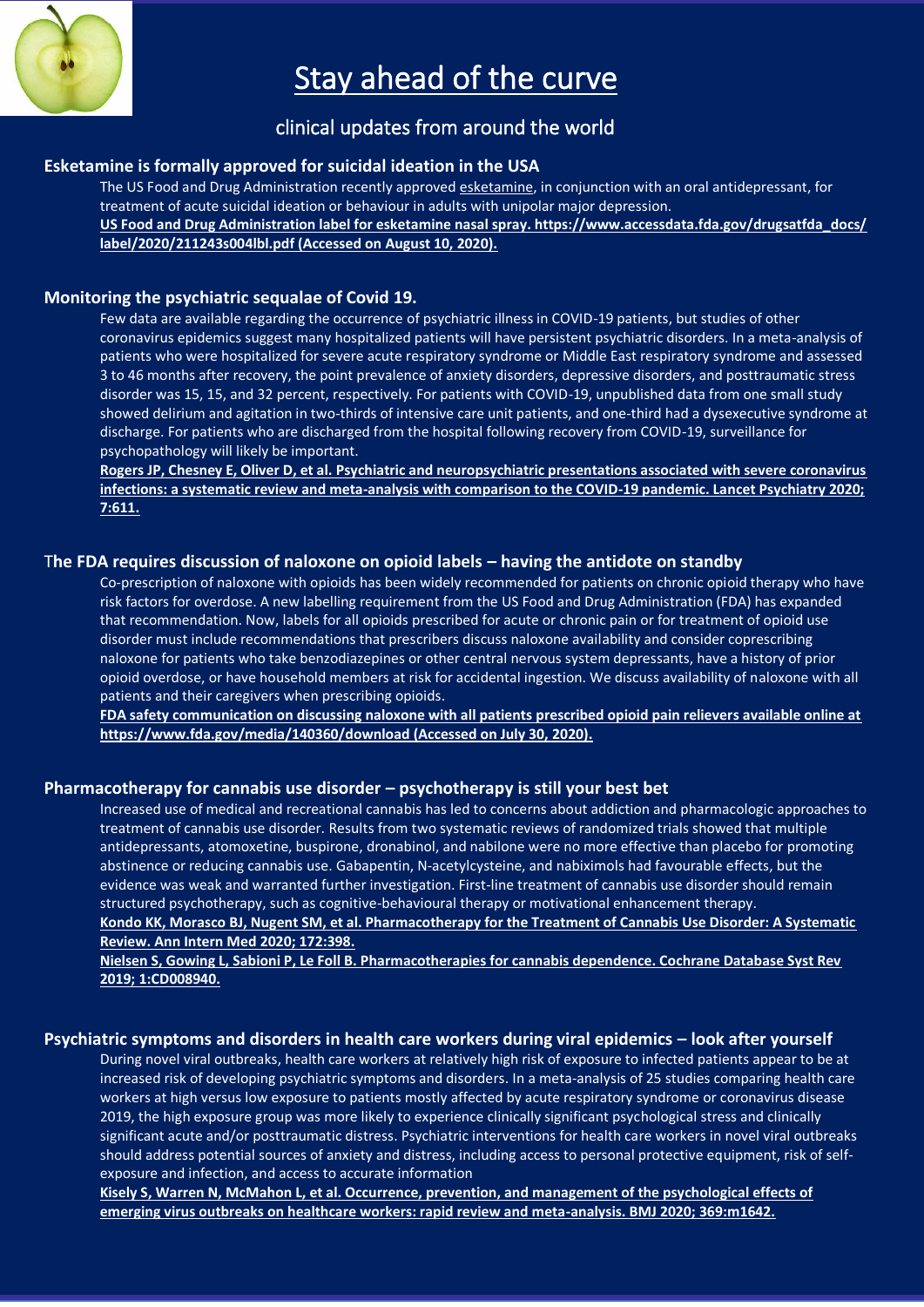# **Telepsychiatry**

### Improvise, adapt, Overcome

During the COVID-19 pandemic remote consultations have become far more widespread. As a Psychiatrist one is required to deliver safe, ethical care to patients, wherever they may be. The standards expected of doctors by the GMC apply equally to digital and conventional consultation settings.

Consideration should be given to any potential limitations of the medium used and meeting the obligations in Good Medical Practice within such constraints. A doctor MUST satisfy her/himself that they can undertake an adequate assessment, establish dialogue with the patient and obtain the patient's consent, including consent to the remote consultation process.

NHSX has published pragmatic guidance that "It is fine to use video conferencing tools such as Skype, WhatsApp, Facetime as well as commercial products designed specifically for this purpose" and that consent is "implied by them accepting the invite and entering the consultation". But as a clinician you should safeguard personal/confidential patient information in the same way you would with any other consultation.

See pages 8&9 for more information and tips



#### **Thalamos**(https://www.Thalamos.co.uk/)

#### What we know about it

An innovative new start-up that digitalises the entire mental health act assessment process. As a section 12 doctor you can complete, store and share the most used Mental Health Act Assessment Forms. You can save a record of assessments where a form wasn't completed, keep a note of your independent work and keep a digital version of your paper notes. The software is incredibly intuitive and easy to use. Thalamos is also now the provider for the CQC T3 forms for SOAD work. Thalamos is currently free of charge and further software packages and claim forms are currently under development.

#### **Babylon Connect** (https://www.babylonhealth.com/)

#### What we know about it

Video teleconference software with automatic transcripts of the consultations. Currently being used by larger independent sector companies for psychological therapies. It is currently unclear if there is scope for individual Psychiatric clinic use yet.

#### **E-Clinic 2** (https://e-clinic.co.uk/)

#### What we know about it

A UK-based software company for clinical notes, marketing, appointment management and billing. Used extensively by large independent hospitals with extensive functions. The package can be tailored and streamlined for sole-traders.

#### **Kareo** (https://www.kareo.com/)

What we know about it

A large cloud-based EHR (electronic health record) provider based in the USA and used extensively by private psychiatry clinics including clinical note storage and billing. Does not currently have a large UK following.

#### **WriteUpp** https://www.writeupp.com

#### What we know about it

A very popular choice with UK therapists. Writeupp is a (very) affordable and intuitive clinic software with built-in teleconferencing, scheduling and SMS reminders. Also has a GDPR-compliant virtual shared folder option.

#### **Nuance Dragon** Medical or Dragon Professional Speech Recognition Software

(https://shop.nuance.co.uk/Dragon)

#### What we know about it

A dictation software that is renowned in many medical sub-specialties for its security, speed and accuracy; particularly compared to cheaper or standard dictation software. integrates very well with other software and electronic health record systems.

#### **Yellow Schedule** (https://www.yellowschedule.com/)

#### What we know about it

A US-based software company specialising in scheduling for independent clinics. This software helps with effortless bookings, cancellations and reminder texts to patients. There is also a billing function.

#### **Clinicko** [\(https://www.cliniko.com/\)](https://www.cliniko.com/)

#### What we know about it

An electronic clinic health record system with basic scheduling and billing systems. There is also an integrated "telehealth" software to arrange video consultations with end-to-end encryption included as part of the monthly subscription (although this is currently in the beta stage of development).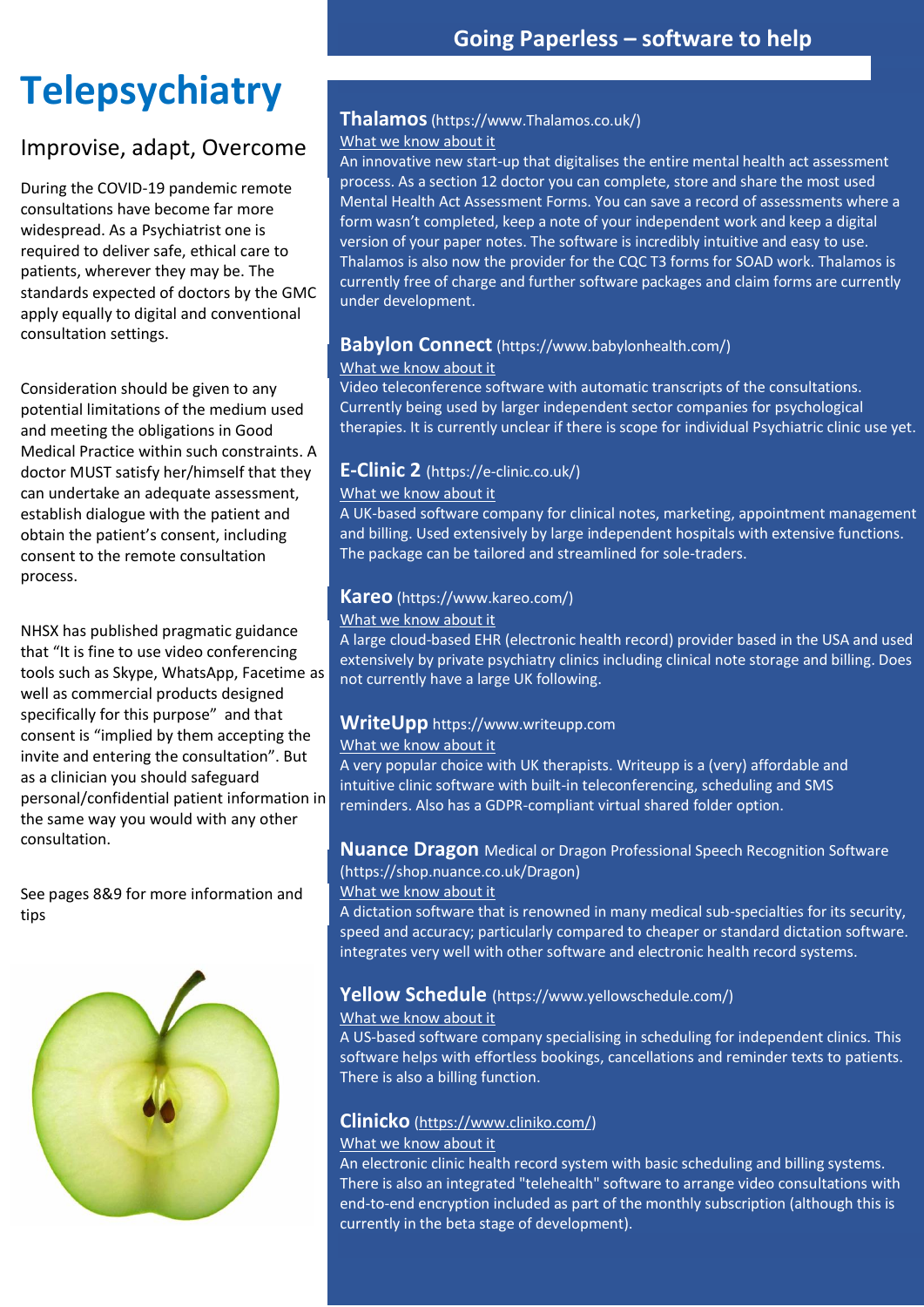# **Do I have to register with the CQC?**



One of the most frequent question asked of PIPSIG is whether a doctor in private practice has to register with the CQC. In the dark ages before appraisal, this question was answerable with regard to whether you still had any tenuous connection with the NHS. If you did, you were excused and if you did not you had to register. These days any practising doctor will have a designated body, which appears to be the CQQ's main reason not to require us to register.

The guidance appears here:

[https://www.cqc.org.uk/sites/default/files/20150428\\_scope\\_of\\_registration\\_independent\\_medical\\_practitioner](https://www.cqc.org.uk/sites/default/files/20150428_scope_of_registration_independent_medical_practitioners_working_in_private_practice.pdf) [s\\_working\\_in\\_private\\_practice.pdf](https://www.cqc.org.uk/sites/default/files/20150428_scope_of_registration_independent_medical_practitioners_working_in_private_practice.pdf) and includes a rather busy flow chart.

Essentially, you are definitely okay if you work in a clinic or surgery (because it will be registered in its own right) and if you are simply doing consultations in some sort of office space, because this is not a 'regulated activity' you remain exempt. However, please be aware that said office space (unless in your house – not usually a good idea for psychiatrists) needs to have D1 council planning permission.

If you do something other than consult, you had better look here:

[https://www.cqc.org.uk/sites/default/files/20150326\\_100001\\_scope\\_registration\\_march\\_2015\\_updated.pdf](https://www.cqc.org.uk/sites/default/files/20150326_100001_scope_registration_march_2015_updated.pdf) to be sure that it is not a 'regulated activity' (this is unlikely for psychiatrists).

If, on the other hand, you appear to run premises which look (in some shape or form) like a clinic, you will need to register as an establishment and probably also be its manager. If you have to do this there is an initial somewhat hefty fee to pay as well as a similar yearly one and you can then expect an inspector will appear unannounced and ask to examine your policies, look at your notes, interview your staff and patients and will want to see your personnel files and examine your premises. They will ask searching questions about anything they see fit.

Running a private practice has many traps for the unwary and it makes sense to read up about it beforehand. My module is available on CPD Online:

<https://elearning.rcpsych.ac.uk/learningmodules/goingintoprivateormedico-l.aspx> or you can read more about this in my book: <https://www.amazon.co.uk/Business-Medics-Danny-Allen-ebook/dp/B00NHQ126A/r>



 Danny Allen Consultant Psychiatrist and PIPSIG Secretary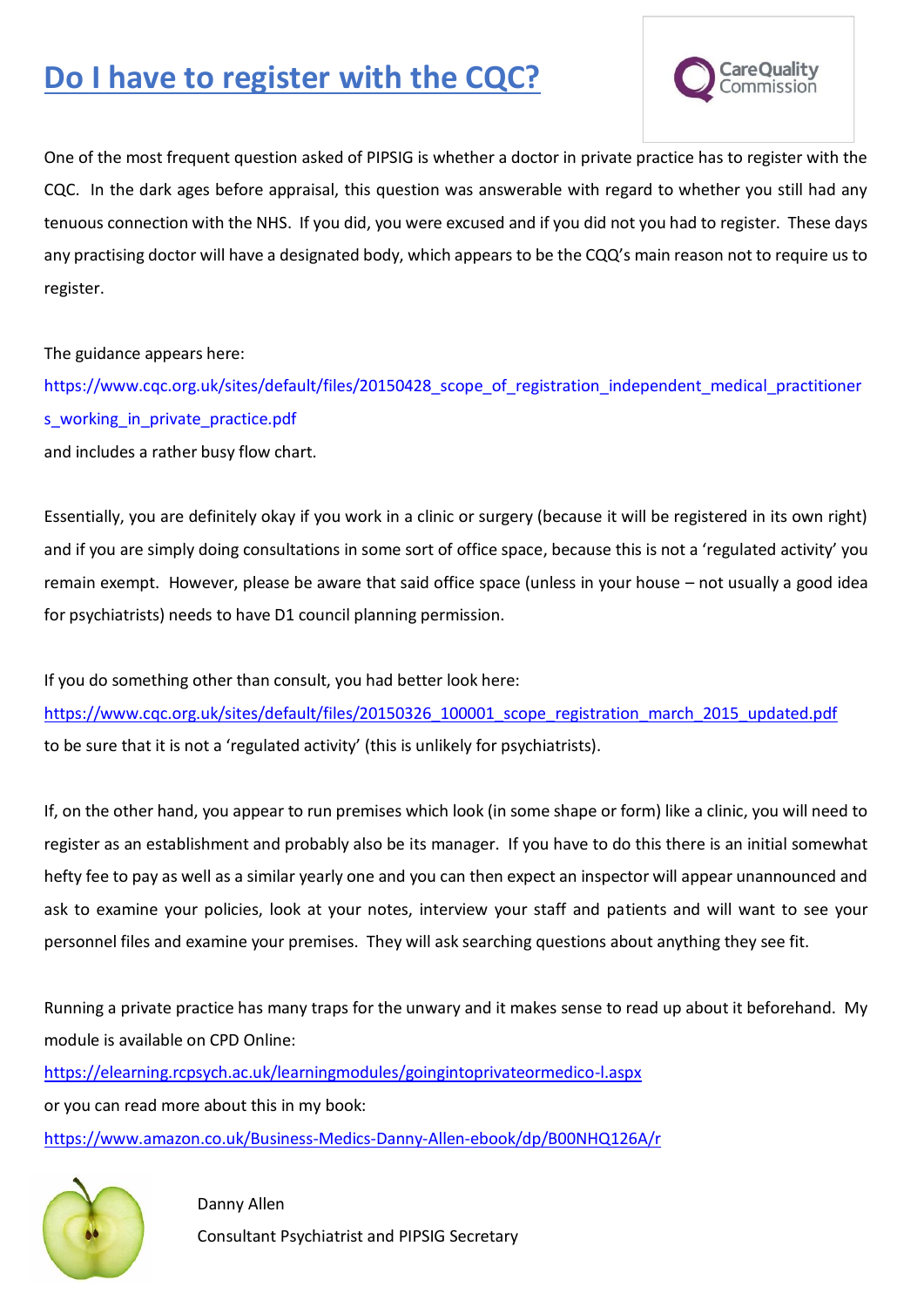# Medico-legal interviews: the new reality

An Insight by Lesley Haines, PIPSIG chair

The need for legal cases to progress in the face of the coronavirus restrictions has led to a rapid progression in the use of remote consultations. Previous objections have been suspended in favour of pragmatic solutions. The main thrust for continuing remote consultation is that we are no longer comparing a remote consultation to a face-to-face interview: if in the same room you will be socially distanced and one or both of you may be behind a mask. The observation of facial expression that we have relied upon for most of our professional lives is no longer readily available. This is a personal view of the current situation, and my practice regarding information to the solicitors, patients and advice for those undertaking remote consultations. I am specifically talking about video consultation; in my view a telephone consultation is a poor substitute.

#### **Objections**

I have been surprised by the ease with which patients have adapted to remote consultations and have been pleased to note that it is still possible to sense tension or anxiety and feel empathy, despite the patient not being in the room. Even consultations with patients with advanced dementia have been possible via smartphone video screens. There are still situations where you may be at a disadvantage with a remote consultation: you may need to think of ways to address these objections if you intend to rely on evidence obtained from a remote assessment in Court.

- $\triangleright$  If you are acting for the Defendant in civil cases, will the Claimant object to your findings if they were obtained during a remote interview?
- $\triangleright$  You have no way of knowing if the person is alone in the room: they may be intimidated or being coached by an unobserved attendant
- $\triangleright$  You have no way of knowing if the interview is being recorded (in reality, this applies to all interviews)
- $\triangleright$  It may be hard to control the interview if the patient becomes upset, angry or distressed.
- $\triangleright$  Eye contact is difficult, so assessing eye contact and perceiving if a patient is responding to hallucinations or external stimuli is challenging
- ➢ You do not see the patient walk into the room, so can't assess mobility, limitations, gait and other elements of body language
- $\triangleright$  If a person describes that they are experiencing tension, anxiety etc but you do not perceive this in the interview, you cannot assess whether it is that the tension is absent or that the perception of it has been affected by the technology
- $\triangleright$  You will have to deal with the limitations of technology; stuttering images, echoes, freezing etc.

You will need to reflect carefully on what elements of your mental state examination are impaired by the use of the remote consultation, and be honest in your report about any limitations.

# **See page 9 for a summary of advice and information given to the different parities relating to medico-legal work via video consultations.**

#### Resources

Video consultations for patients: <https://www.bartshealth.nhs.uk/a-quick-guide-to-video-consultations-for-patients>

PDF re video consultations for clinicians <https://bjgplife.com/2020/03/18/video-consultations-guide-for-practice/>

There is information available regarding remote consultations on the Royal College of Psychiatrists website[: https://www.rcpsych.ac.uk/mental](https://www.rcpsych.ac.uk/mental-health/treatments-and-wellbeing/remote-consultations-and-covid-19)[health/treatments-and-wellbeing/remote-consultations-and-covid-19](https://www.rcpsych.ac.uk/mental-health/treatments-and-wellbeing/remote-consultations-and-covid-19)

The American Psychiatric Association has a regularly updated toolkit:<https://www.psychiatry.org/psychiatrists/practice/telepsychiatry>

#### Further reading

Hilty DM, Ferrer DC, Parish MB, et al. The Effectiveness of telemental health: A 2013 review. Telemed J E Health 2013;(19):444-454 <https://www.ncbi.nlm.nih.gov/pmc/articles/PMC3662387/>

Greenhalgh T, Shaw S, Wherton J et al. Real-World Implementation of Video Outpatient Consultations at Macro, Meso, and Micro Levels: Mixed-Method Study. Journal of Medical Internet Research (2018); 20(4): e150[: http://dx.doi.org/10.2196/jmir.9897](http://dx.doi.org/10.2196/jmir.9897)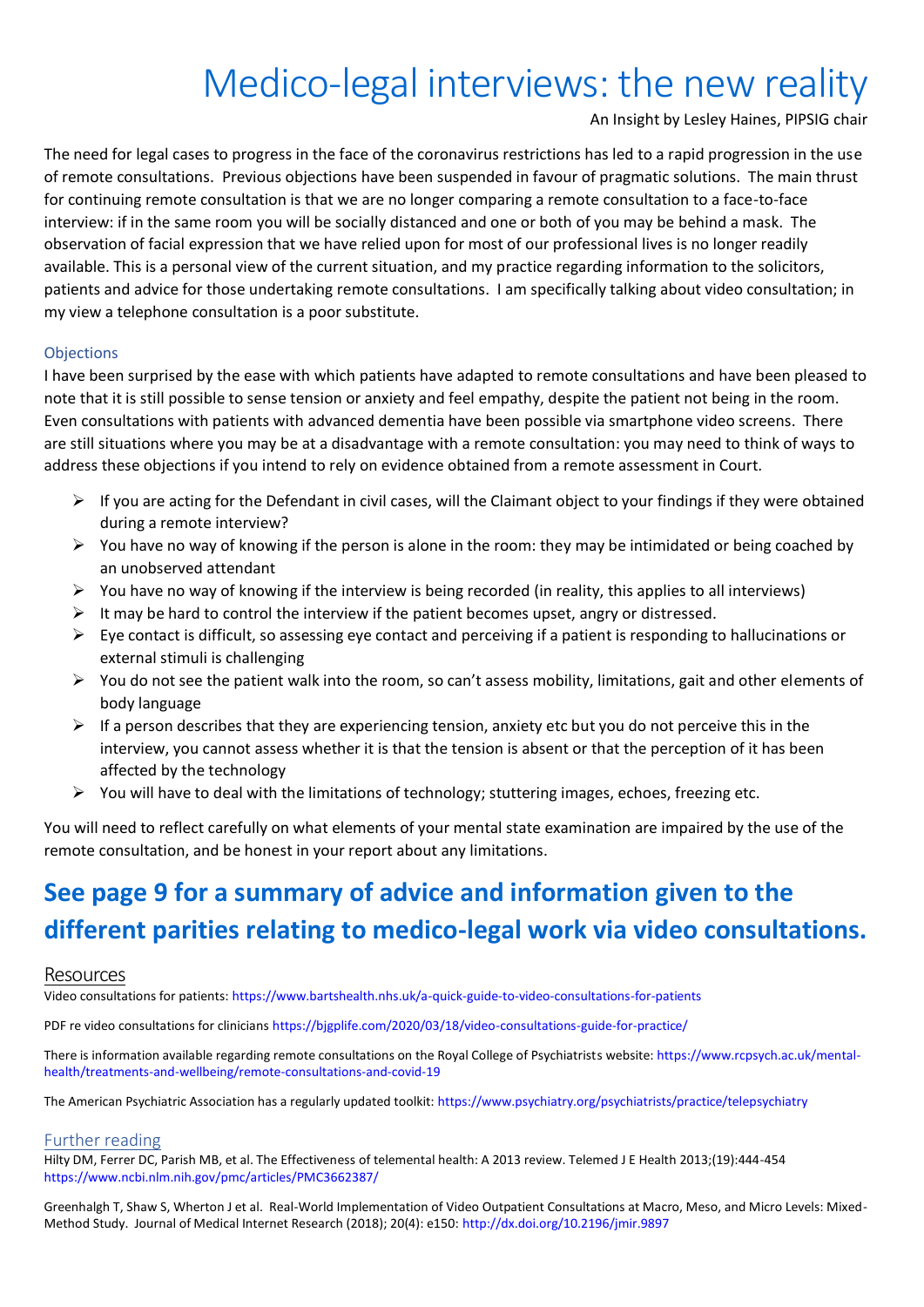# Medico-legal interviews: remote consultation advice

### Advice for doctors

It is probably better to familiarise yourself with one or two platforms and offer consultations using those. As I write, I have seven video consultation platforms on my computer, and I have become somewhat confused regarding the ones that I am supposed to be using: at least once I have tried to log in to a meeting using the wrong platform.

Ensure the device you are using is well charged and you are somewhere that has good WIFI/internet connection. If possible, keep your device on charge throughout the session; long video interviews use a lot of power.

Make sure you are somewhere quiet and comfortable. It's a long session. Make sure you will not be disturbed for the duration of the session and that the door to the room you are sitting in is closed. Have your mobile out of reach and with the sound muted so that it is not a distraction during the session.

Try and be ready a few minutes early so you are present when the patient joins.

Have a test of the link ahead of the interview if possible.

Obtain a back-up method of contacting the patient if the technology fails and ascertain who will call whom should this occur.

Background or extraneous noise can be transmitted as readily as your voice and cause feedback and echoes. Particular irritations are the noise of someone flicking through papers and the fact that, if you are looking down at papers, your voice is not picked up by the computer's built in microphone.

- Both can be helped if you use a headset: the headphones and mic that come with most mobile devices to allow 'hands-free' is sufficient. Earbuds have the advantage of being wireless
- Earphones also improve the quality of what you can hear and improve the confidentiality of the video consultation as no-one else can hear the discussion

### Information for solicitors

This is the information I have in my Terms & Conditions when I respond to an approach from solicitors:

*I confirm that I am able to interview your client remotely, using Skype, Zoom or FaceTime, should the Covid-19 restrictions still be in force at the time of the appointment. Video consultations are not a complete substitute for a faceto-face contact, but are probably 95% as good. Body language cannot be easily assessed and eye contact is difficult. If there are concerns over reliability or honesty this may be a problem. On the other hand, anxious patients can feel better over a remote connection and sometimes discussion of sensitive issues is easier with the extra barrier the camera provides.*

*The patient needs to be able to access a quiet, private room and keep her phone or computer on charge throughout the interview. I will need a back-up number so that I can contact her should the technology fail. I will need to see some ID - passport or driving licence is usual.*

*If you are comfortable with these provisos and your client is happy, I can see her in xxxx. If the remote consultation does not go well, I can arrange for a face-to-face assessment, subject to social distancing and the need for face-masks, at a later date.*



### Information for patients

This is the information I have in my appointment letter:

*There are a few things that need to be in place for a remote consultation:*

- *I* will need to see some sort of photo ID: passport or *driving licence (or similar), which you can show me through the camera when we speak.*
- *Can you make sure you are somewhere quiet and private, and comfortable? It's a long session.*
- *Can you make sure that your phone or device is fully charged? It is a long interview and video calls use a lot of battery, so if possible can you have it charging while we speak?*
- Can you let me have a back-up phone number, in *case we lose our link during the call?*

*The purpose of this consultation is to obtain independent information in relation to the legal situation with which you are engaged, with a particular focus on mental health. The report prepared following this consultation will be sent to your solicitor and may be distributed further according to the requirements of the legal process. This interview is not part of treatment. You are entitled to not answer questions or to stop when you want, though that is likely to be noted in the final report.*

*The video assessment will not be recorded or stored by me unless explicitly stated in email correspondence and verbally at the start of any consultation. Please be aware that there will always be a limited risk of an internet related data breach during a voice-overinternet call, although with encryption and other privacy measures used in these technologies, this should be greatly reduced.*

Bear in mind that remote consultation is not a panacea. I am reliably informed by my PA that it takes a lot more time to arrange a remote consultation than a standard appointment, and the actual consultation, in my experience, takes at least 30 minutes longer. It is likely to be more reliable than face-to-face appointments, which may require cancellation at short notice should either you or the patient have had contact with a case, or if either of you are subject to local lock-downs. Office consultations are beset by rules, questionnaires, the need for carers to wait outside the building, the inability to provide drinks (and in some cases toilet facilities) and, of course, obscuring the face by the use of face-masks. As with any consultation, it may be necessary to supplement the evidence with further investigation: in this case a face-to-face interview would be an additional tool.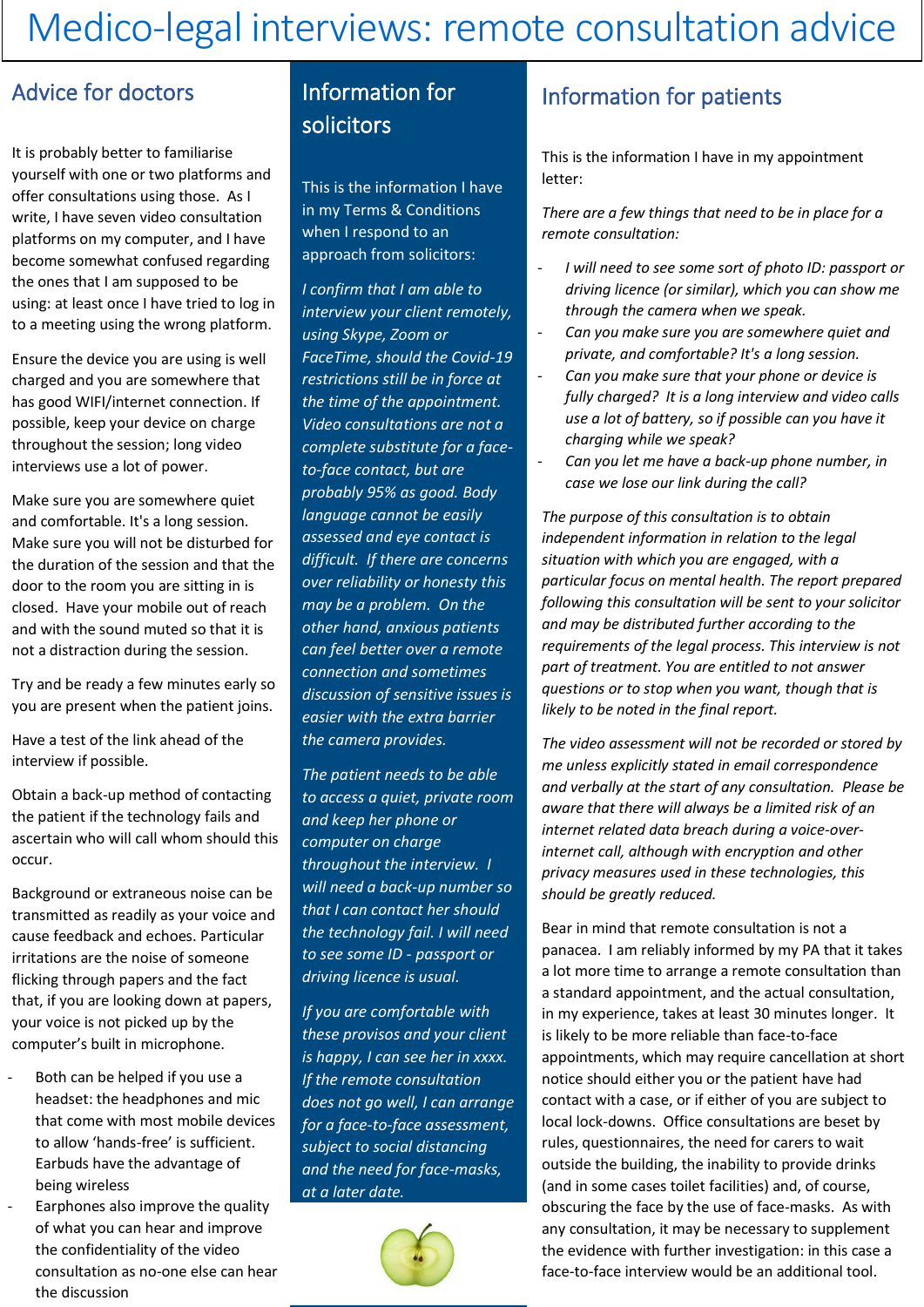'All by myself..…starting out in independent practice' Venue – Virtual Conference Date – 16th December 2020

# Programme

- ➢ **My first year** Dr Mona Freeman
- ➢ **My first 10 years**  Dr Lesley Haines, Chair, PIPSIG
- ➢**GDPR for independent psychiatrists** Ross and Arden Tomison COO and CEO of Thalamos
- ➢ **What the Royal College Library can do for you** Fiona Watson, College Library & Information Services
- ➢ **Brainstorm Workshop – how to get yourself known**
- ➢ **Money Matters** Liz Densley and Tori Ferguson, Honey Barrett Association of Independent Specialist Medical Accountants
- ➢ **Lobbying insurance companies** Dr Mona Freeman
- ➢ **Reasons to be cheerful: working independently, but not alone** Dr

Rachel Gibbons /Dr Rick Driscoll, PIPSIG exec

Book soon on the PIPSIG section of the RCPsych Website.

Slides will be available for purchase at £37.50 after the event.